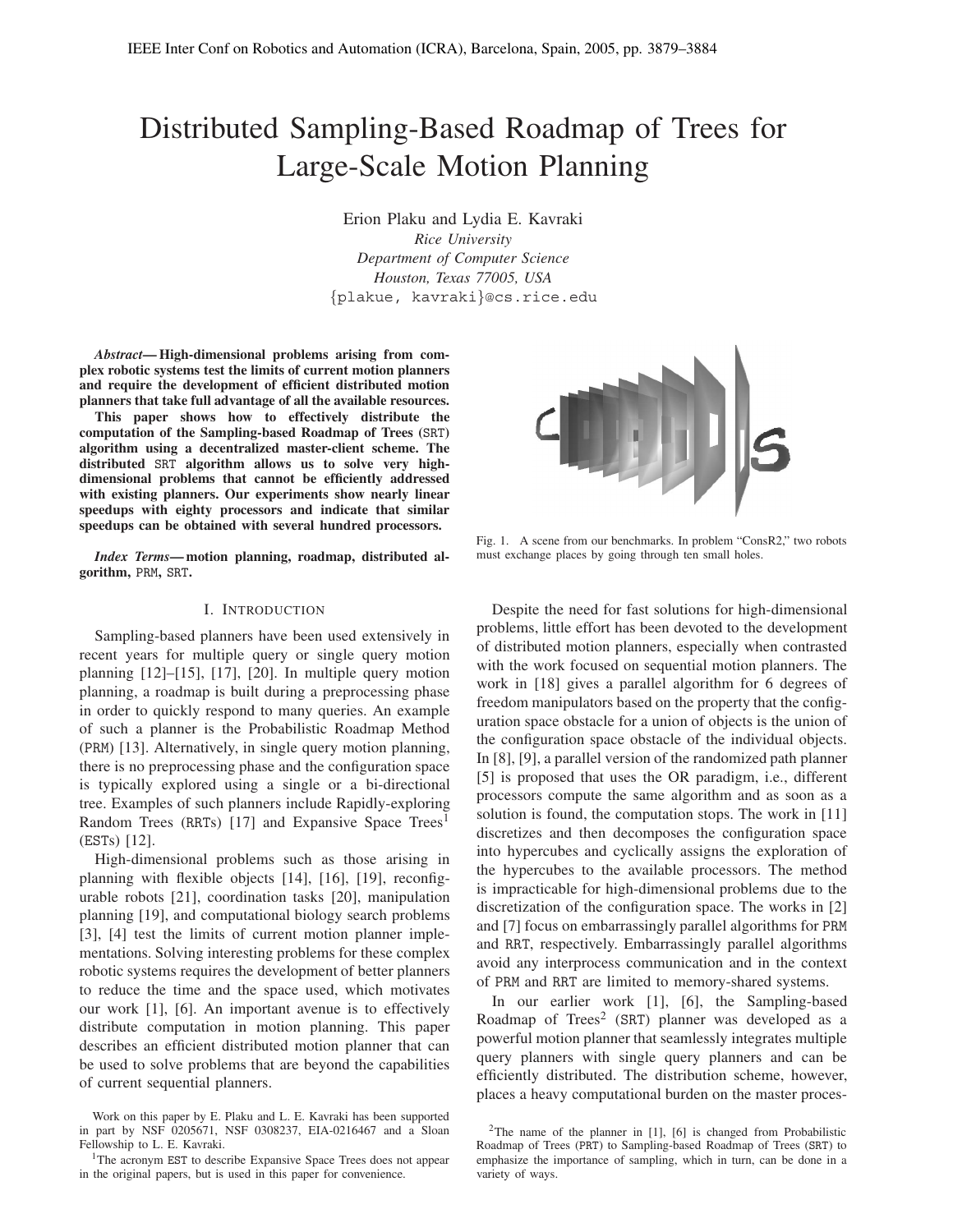sor, which manages the distribution of computations among the client processors. As the number of client processors increases, it becomes difficult for the master to balance the computational load among the clients and thus it reduces the efficiency of the distribution.

This paper presents a novel distribution scheme for SRT that remains highly efficient for both memory-shared and message-passing systems even when the computation is distributed over hundreds of processors. The bottleneck of the distribution scheme in [1] is eliminated by introducing several master processors that cooperate with each-other to distribute the computation evenly among the client processors. The distributed SRT algorithm allows us to solve very high-dimensional problems that cannot be efficiently addressed with existing planners. This paper presents experiments with 126 degrees of freedom (DOF) where the computation of SRT is distributed over eighty processors. Figure 1 shows an example. We were able to obtain nearly linear speedups for the distributed computation of SRT. Our experiments with eighty processors indicate that similar speedups can be obtained with several hundred processors. Our results pave the way for the use of distributed SRT to planning problems of unprecedented complexity.

In section II, we briefly review the sequential SRT algorithm introduced in [1], [6]. Section III describes the distribution of the SRT algorithm. In section IV we describe the experimental setup, the set of benchmarks used to test the efficiency of our planner, and the results obtained. We conclude in section V with a discussion on the distributed SRT.

# II. SRT PLANNER

In this section, we briefly review the sequential SRT algorithm [1], [6]. The pseudocode for SRT is given in Algorithm 1. SRT constructs a roadmap aimed at capturing the connectivity of the free configuration space. The nodes of the roadmap are not single configurations but trees, which are referred to as milestones. As illustrated in line 3 of Algorithm 1, each milestone is generated using a sampling-based tree planner, such as RRT [17] and EST [12]. Connections between milestones are computed in line 10 of Algorithm 1 by using bi-directional RRTs or ESTs. SRT can use the roadmap to answer multiple queries or stop the computation of the roadmap as soon as a solution to the single query at hand is obtained.

#### III. DISTRIBUTED SRT

In this section, we describe the design and implementation of a new distributed version of SRT. A different and simplified version of a distributed SRT appears in [1]. Before relating the details, we discuss data and control flow dependency in each stage of the SRT algorithm. Milestone computations are independent of each-other; each milestone can be processed in parallel. Distributing the computation of a single milestone is considerably more involved due to the sampling scheme we use to generate milestones. Random edge selection can be done entirely in parallel; however, the distribution of the closest edge selection is

**Algorithm 1**: Sampling-based Roadmap of Trees (SRT).

| <b>Input:</b> K, number of milestones.<br><b>Output:</b> A roadmap $G_T = (V_T, E_T)$ .                              |
|----------------------------------------------------------------------------------------------------------------------|
| 1: $V_T \leftarrow \emptyset$ , $E_T \leftarrow \emptyset$ , $O \leftarrow \emptyset$ , $E_C \leftarrow \emptyset$ . |
| 2: while $ V_T  < K$ do                                                                                              |
| 3: $T \leftarrow$ build tree rooted at a collision-free random config.                                               |
| 4: $V_T \leftarrow V_T \cup \{T\}.$                                                                                  |
| 5: $Q \leftarrow Q \cup \{q_T\}$ , where $q_T$ is the representative of T.                                           |
| 6: for all $T \in V_T$ do                                                                                            |
| 7: $S \leftarrow$ a set of $n_c$ closest and $n_r$ random $q_{T'} \in Q$ to $q_T$ .                                  |
| 8: $E_C \leftarrow E_C \cup \{(T, T'): q_{T'} \in S\}.$                                                              |
| 9: for all $(T_1,T_2) \in E_C$ do                                                                                    |
| 10: if not connected( $T_1, T_2$ ) and connect( $T_1, T_2$ ) then                                                    |
| 11: $E_T \leftarrow E_T \cup \{(T_1, T_2)\}.$                                                                        |

more difficult since it requires the construction of a search structure that depends on the representatives of all the milestones. Finally, edge computations are not independent of each-other. Since milestones can change after an edge computation as a result of adding new configurations to the milestones and since computing an edge requires both milestones, the edge computations cannot be efficiently distributed without some effort. It requires milestones to be sent from one client to the other. Furthermore, computation pruning due to connected component analysis entails control flow dependencies throughout the computation of the edges. Our experiments with the sequential implementation revealed that the bulk of the run time occurs in milestone and edge computations.

We have designed a master-client architecture for our distributed implementation of SRT. The clients are responsible for milestone and edge computations while the masters ensure that the load is distributed as evenly as possible among the clients. The masters arbitrate milestone ownership, edge selection, maintain the connected component data structure, and coordinate the activities of all the processors. A given set of processors  $P =$  $\{P_1, P_2, \ldots, P_n\}$  is partitioned into a set of master processors  $M = \{M_1, M_2, \ldots, M_m\}$  and a set of client processors  $C =$  $\{C_1, C_2, \ldots, C_c\}$ . Each client  $C_i \in \mathbb{C}$  is owned by some master  $M_{C_i} \in M$ . Consequently, each master  $M_i \in M$  owns a set of clients  $C_{M_i} \subseteq C$ . Each master is responsible for only a fraction of the clients in order to ensure a timely response to their needs, since all the useful computation is done by the clients. This design was chosen as we expect to significantly increase the number of clients. In our implementation, each master owns *c*/*m* clients. The distributed SRT algorithm proceeds through several stages: milestone computations, candidate edges, and edge computations. The pseudocode of the distribution of the SRT planner is given in Algorithm 2.

#### *A. Milestone Computations*

The milestone computation stage is described in Algorithm 2 under COMPUTE MILESTONES. During this stage, all the clients and masters  $M_2$  through  $M_m$  compute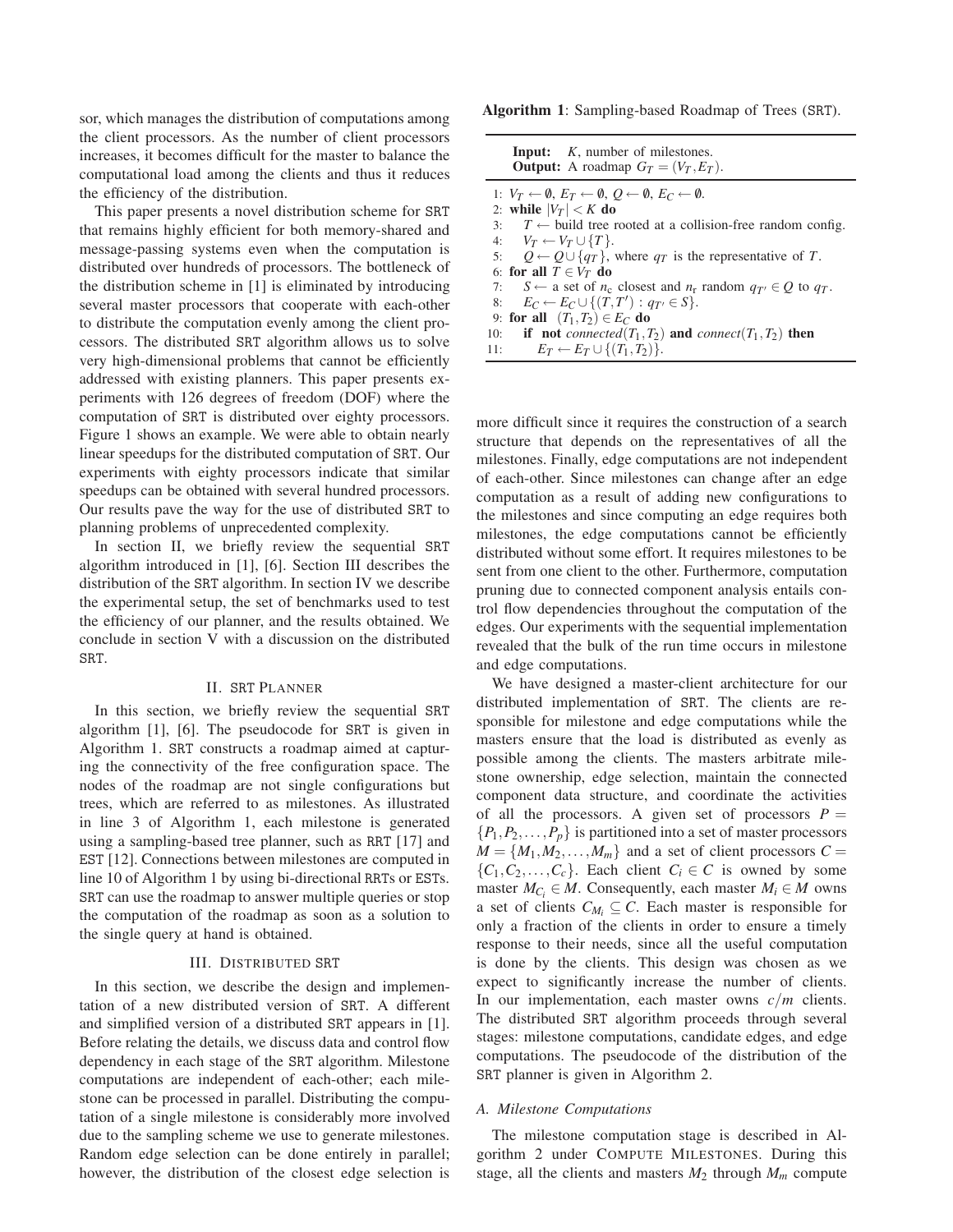**Algorithm 2**: Distributed SRT.

| <b>Master</b>                                                                                                                                                                                                                                                                                                                                                                                                                                                                                                                                                                                                                                                                                                                                                                              | <b>Client</b>                       |                                                                                                                                                                                                                                                                                                                                                                                                                                                                                                                                                                                                                                                                                                                                                                       |  |
|--------------------------------------------------------------------------------------------------------------------------------------------------------------------------------------------------------------------------------------------------------------------------------------------------------------------------------------------------------------------------------------------------------------------------------------------------------------------------------------------------------------------------------------------------------------------------------------------------------------------------------------------------------------------------------------------------------------------------------------------------------------------------------------------|-------------------------------------|-----------------------------------------------------------------------------------------------------------------------------------------------------------------------------------------------------------------------------------------------------------------------------------------------------------------------------------------------------------------------------------------------------------------------------------------------------------------------------------------------------------------------------------------------------------------------------------------------------------------------------------------------------------------------------------------------------------------------------------------------------------------------|--|
| 1: $\Diamond$ <i>Executed by</i> $M_1 \in M$<br>2: $Q \leftarrow \emptyset$ .<br>3: for $i = 1$ to K do<br>Wait for some $q_T$ to arrive; $Q \leftarrow Q \cup \{q_T\}$ .<br>4:<br>5: Broadcast finish.<br>6: $G_C = (V_T, E_C) \leftarrow$ graph of candidate edges.<br>7: Send $G_C$ to all other masters.                                                                                                                                                                                                                                                                                                                                                                                                                                                                               | <b>COMPUTE</b><br><b>MILESTONES</b> | 1: $\Diamond$ Executed by all $C_i \in C$ and $M_2, \ldots, M_m \in M$<br>2: $T_{C_i} \leftarrow \emptyset$ .<br>3: while finish has not been received do<br>$T \leftarrow$ generate a milestone; $T_{C_i} \leftarrow T_{C_i} \cup \{T\}.$<br>4:<br>Send representative $q_T$ to master $M_1$ .<br>5:<br>6: $\Diamond$ <i>Executed by M</i> <sub>2</sub> ,, <i>M</i> <sub><i>m</i></sub> $\in$ <i>M</i><br>7: Send milestones to clients to balance load.                                                                                                                                                                                                                                                                                                             |  |
| 1: $\Diamond$ <i>Executed by all M<sub>i</sub></i> $\in$ <i>M</i><br>2: $W = C_{M_i} \leftarrow$ working clients.<br>3: while unprocessed edges remain in $G_C$ do<br>for $C_i \in W$ do<br>4:<br>if $\exists e = (T', T'') \in E_C \cap T_{C_i} \times T_{C_i}$ then<br>5:<br>6:<br>Send <i>e</i> to $C_i$ .<br>$W \leftarrow W - \{C_i\}.$<br>7:<br>else<br>8:<br>Find milestones $S = \{T_1, \ldots, T_5\}$<br>9:<br>s.t.<br>$\exists (T',T'')\in E_C\cap (T_{C_i}\cup S)\times (T_{C_i}\cup S).$<br>Notify owner of each milestone $T \in S$ to<br>10:<br>send a copy of T to $C_i$ .<br>if computed edges arrived from $C_h \in C$ then<br>11:<br>$W \leftarrow W \cup \{C_h\}$ , if $C_h \in C_{M_i}$ .<br>12:<br>Update connected comps and $G_C$ .<br>13:<br>14: Broadcast finish. | <b>COMPUTE</b><br><b>EDGES</b>      | 1: $\Diamond$ <i>Executed by all</i> $C_i \in C$<br>2: while finish has not been received do<br>if send $(T', C_i)$ is received then<br>3:<br>Send copy of milestone $T'$ to client $C_i$ .<br>4:<br>if recv $(T', C_i)$ is received then<br>5:<br>if milestones received $>$ 5 then<br>6:<br>Mark first received milestone T for deletion.<br>7:<br>Send additions made to $T$ to owner of $T$ .<br>8:<br>Delete $T$ .<br>9:<br>Add $T'$ to the list of milestones received.<br>10:<br>if $add(T', C_i, c_1, \ldots, c_\ell)$ is received then<br>11:<br>Add $c_1, \ldots, c_\ell$ to $T'$ .<br>12:<br>Update indices accordingly.<br>13:<br>if $e = (T', T'')$ is received then<br>14:<br>Connect $T'$ and $T''$ .<br>15:<br>Send result to all the masters.<br>16: |  |

milestones and send their representatives to master *M*<sup>1</sup> until a predefined total number of *K* milestones have been computed. Each set of milestones  $T_{C_i}$  computed by client  $C_i$  is stored locally in  $C_i$  while the set of the representatives is stored in  $M_1$ . The milestones computed by masters  $M_2$ through  $M_m$  are sent to those clients which computed the smallest number of milestones in order to balance the load as much as possible. During the milestone computation stage, the communication is limited and non-blocking resulting in an efficient distribution of the computation load and little overhead.

#### *B. Candidate Edges*

During this stage, master  $M_1$  computes the graph of candidate edges  $G_C = (V_T, E_C)$  using the milestone representatives. Each milestone *T* is connected to its *k*-closest neighbors, where the distance between two milestones is defined as the distance between their representative configurations. In addition, milestone *T* is connected to a number of random neighbors to offset any problems with the metric used. The graph of candidate edges is sent to all the other masters  $M_2, \ldots, M_m$ , which update their local copies of *GC*. There is no distribution of this stage since it constitutes only a small amount of the total computation time and requires complex search data structures.

## *C. Edge Computations*

The edge computation stage is described in Algorithm 2 under COMPUTE EDGES. The connections between milestones are computed by the clients while the masters decide which candidate edges should be connected.

Let  $e = (T', T'')$  be the edge that master  $M_{C_i}$  sent to client  $C_i$ . If both milestones are currently owned by client  $C_i$ , then  $C_i$  runs the tree-connection algorithm on  $T'$  and  $T''$  and if the connection is successful, it sends to all the masters the indices of two configurations  $q' \in T'$  and  $q'' \in T''$  that are connected by a local path. Otherwise, client *Ci* has to wait until it receives copies of the milestones that it does not own from their respective owners. During this time *Ci* could complete send operations that would help other clients to compute their assigned edges.

Upon receiving a computed edge, each master adds the edge to  $G_T$  and updates the graph of candidate edges. All edges  $(T_i, T_j) \in G_C$  such that  $T_i$  and  $T_j$  lie in the same connected component of  $G_T$  are deleted from  $G_C$  as they will not change the connected component structure of *GT* .

Initially, masters attempt to send to their assigned clients candidate edges whose milestones are locally stored, since the computation of such edges requires no communication with other clients. Once all the local candidate edges of a client  $C_i$  are computed, master  $M_{C_i}$  attempts to find 3– 5 milestones, that when added to *Ci* create many local candidate edges. Copies of these milestones are sent to client  $C_i$  by their respective owners. Client  $C_i$  may have to delete copies of other milestones that it has received in previous steps to make room for the new milestones. Since edge computations usually add new configurations to the milestones involved, all the new configurations added to the milestones marked for deletion are sent back to their original owners, which in turn merge the additions with the existing configurations. Indices of configurations are updated accordingly.

Recall that clients receive candidate edges only from their respective masters. If client  $C_i$  receives an edge  $e =$  $(T', T'')$  it means that  $T'$  and  $T''$  are owned by  $C_i$  or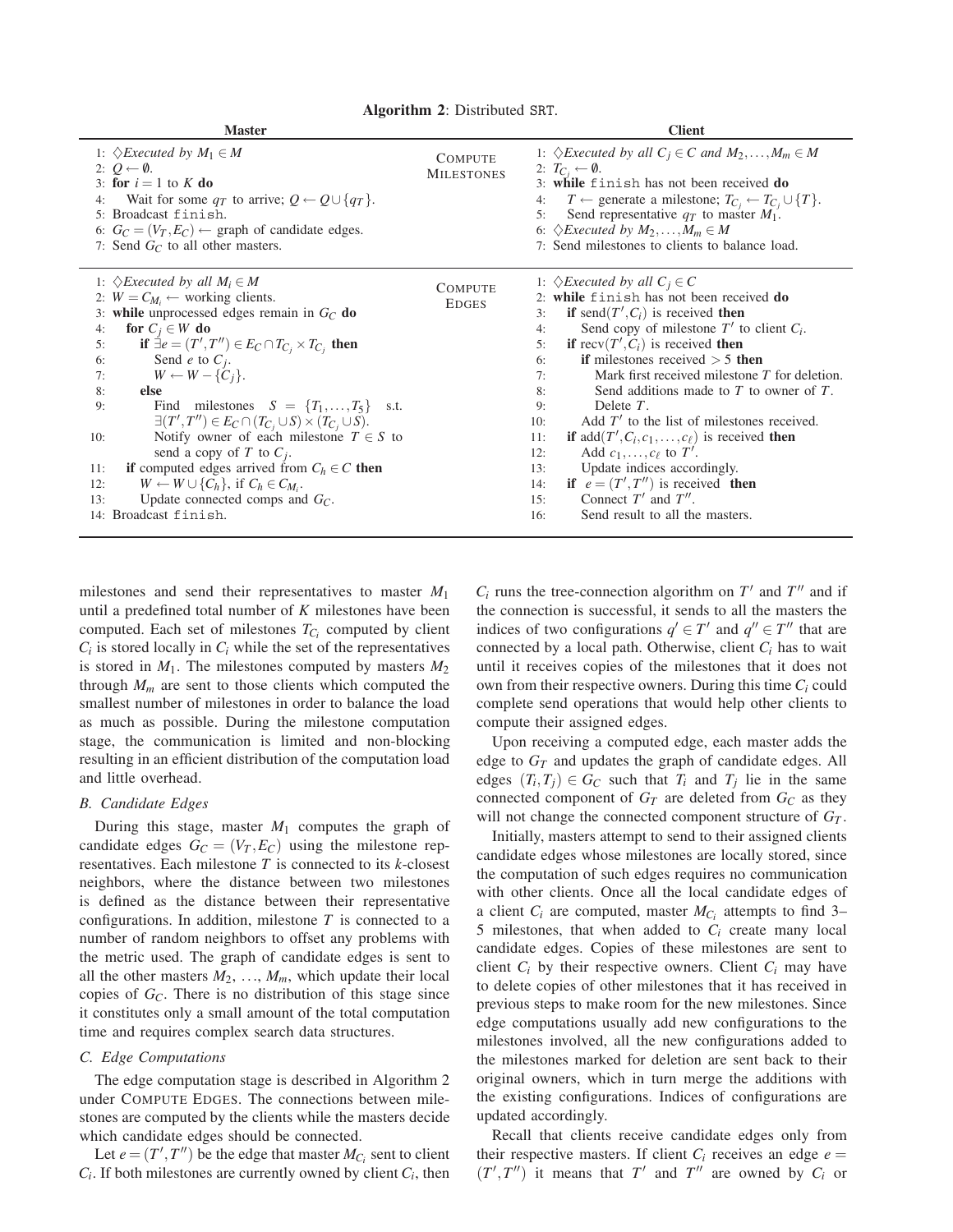that the respective owners of  $T'$  and  $T''$  will send to  $C_i$ copies of these milestones. In both cases,  $T'$  and  $T''$  will eventually be stored locally in *Ci* resulting in a deadlockfree design. Before deleting a local copy of milestone *T*, client *Ci* ensures that all the candidate edges already send to it by master  $M_{C_i}$  that involve  $T$  have been computed. Also note that milestones grow large as the result of edge connections and different merges that may occur throughout the computation process making it inefficient for clients to send these milestones to other clients. In our implementation, a client sends to other clients only a subset of the configurations of a large milestone.

## IV. EXPERIMENTS AND RESULTS

The experiments were chosen to evaluate the performance of the distributed SRT compared to the sequential implementation. In this paper, we use RRT as the samplingbased tree planner for SRT. The benchmarks presented in this paper are generally more difficult than those presented in [1], [6] in order to show the importance of an efficient distributed planner when solutions by traditional sequential planners, such as PRM, EST, RRT, or even newer and more powerful sequential planners, such as SRT, cannot be obtained in a reasonable amount of time.

# *A. Benchmarks*

Figure 2 illustrates the environments and the robots that we used to create the benchmarks.

Benchmark "ConsR1" consists of ten consecutive walls each with a small hole, as shown in Figure 2(b). The robot is an object in the shape of the letter "C," as shown in Figure 2(a), which must move through all the ten holes. The dimensions and relative positioning of the holes are such that the robot is forced to wiggle its way through. Benchmark "ConsR2" is a similar problem with two robots in the shape of the letters "C" and "S," respectively, as shown in Figure 1. Benchmarks "ConsR1" and "ConsR2" have 6 and 12 DOFs, repsectively.

Benchmark "BunnyR1" consists of a fence, a wall with a cross-like hole, and another fence placed consecutively near each-other, as shown in Figure 2(c). The robot is an object in the shape of a bunny, as shown in Figure  $2(a)$ , consisting of 8171 vertices and 16301 triangles. The motion planner finds collision-free paths that move the robot through the openings in the walls. The openings in the fence are as large as necessary to allow the robot to go through. Benchmark "BunnyR2" is similar to benchmark "BunnyR1," but with two bunny-like robots instead of one. Similarly, benchmark "BunnyR8" consists of eight bunny-like robots placed inside box that has a wall with a small cross-like hole in the middle, as shown in Figure 2(d). Benchmarks "BunnyR1," "BunnyR2," and "BunnyR8" have 6, 12, and 48 DOFs, repsectively.

Benchmark "LettersR21" consists of a box that has a wall with a circular hole in the middle inside which a circular ring is placed, as shown in Figure 2(e). There are twenty-one robots in the shape of the letters "A, B, C, ..., U," respectively, some of which are illustrated in Figure 2(a). The robots are placed in a grid-like format on one side of the wall and the objective of the motion planner is to move the robots through the openings in the wall to the other side and position the robots in the same grid-like format. Benchmark "Letters21" has 126 DOFs.

The environment of benchmark "MazeR1" consists of a 3D-maze object, as shown in Figure 2(f). The robot is a single object in the shape of a cylinder bent several times, as shown in Figure  $2(a)$ , which should move from the lower left corner to the upper right corner of the maze. The dimensions of the cells and of the robot are such that the robot must wiggle its way through. Benchmark "MazeR1" hase 6 DOFs.

# *B. Hardware and Software Setup*

The implementation of the distributed SRT algorithm was carried out in ANSI  $C/C++$  using the Intel<sup>(R)</sup>8.0 compilers and libraries. Additionally, we made use of the SWIFT++ collision detection library [10], the MPICH implementation of MPI standard for communication and OpenGL for visualization. The experiments were run on the Rice Terascale Cluster, a 1 TeraFLOP Linux cluster based on Intel  $\mathbb{R}$  Itanium  $\mathbb{R}_2$  processors. Each node has two 64-bit processors running at 900 MHz, with 1.5 MB of L2 data cache and 2 GB memory per processor. The nodes are connected by a Gigabit Ethernet network. For the experiments, we used only one processor per node.

#### *C. Efficiency of Distributed* SRT

To measure the efficiency of the distributed SRT algorithm, we ran the distributed code on various benchmarks using 1, 4, 8, 16, 24, 32, 48, 64, and 80 client processors and 1, 2, and 3 master processors. Table I contains a summary of the results. For each benchmark, we report the computation time required by the sequential version of SRT (time[1]) and the distributed efficiency of SRT with 80 clients (efficiency[80 clients]) and *n* masters, where *n* = 1, 2, 3. The distributed efficiency is calculated as  $t_s/(t_d \cdot N)$ , where  $t_s$  is sequential time,  $t_d$  is distributed time, and N is the number of processors. As an example, referring to Table I, benchmark "ConsR2" requires approximately 20hrs of computation time by the sequential SRT. Ideally, when 81 processors are used the running time would be 15mins. When the distributed SRT is used with 80 clients and one master the running time is only 17mins which results in an efficiency of 0.89. Using 82 processors reduces the ideal running time to 14.9mins. When the number of masters is increased to two, the computation time of the distributed SRT is reduced to 16mins resulting in an efficiency of 0.92. Finally, using 83 processors results in an ideal time of 14.7mins. Increasing the number of masters to three keeps the same computation time of 16mins resulting in a slightly reduced efficiency of 0.91.

The overall efficiency of the distributed SRT algorithm is reasonably high on all our benchmarks. When only one master is used, the efficiency of the distributed SRT ranges from 0.58 to 0.89 with an average of 0.73 and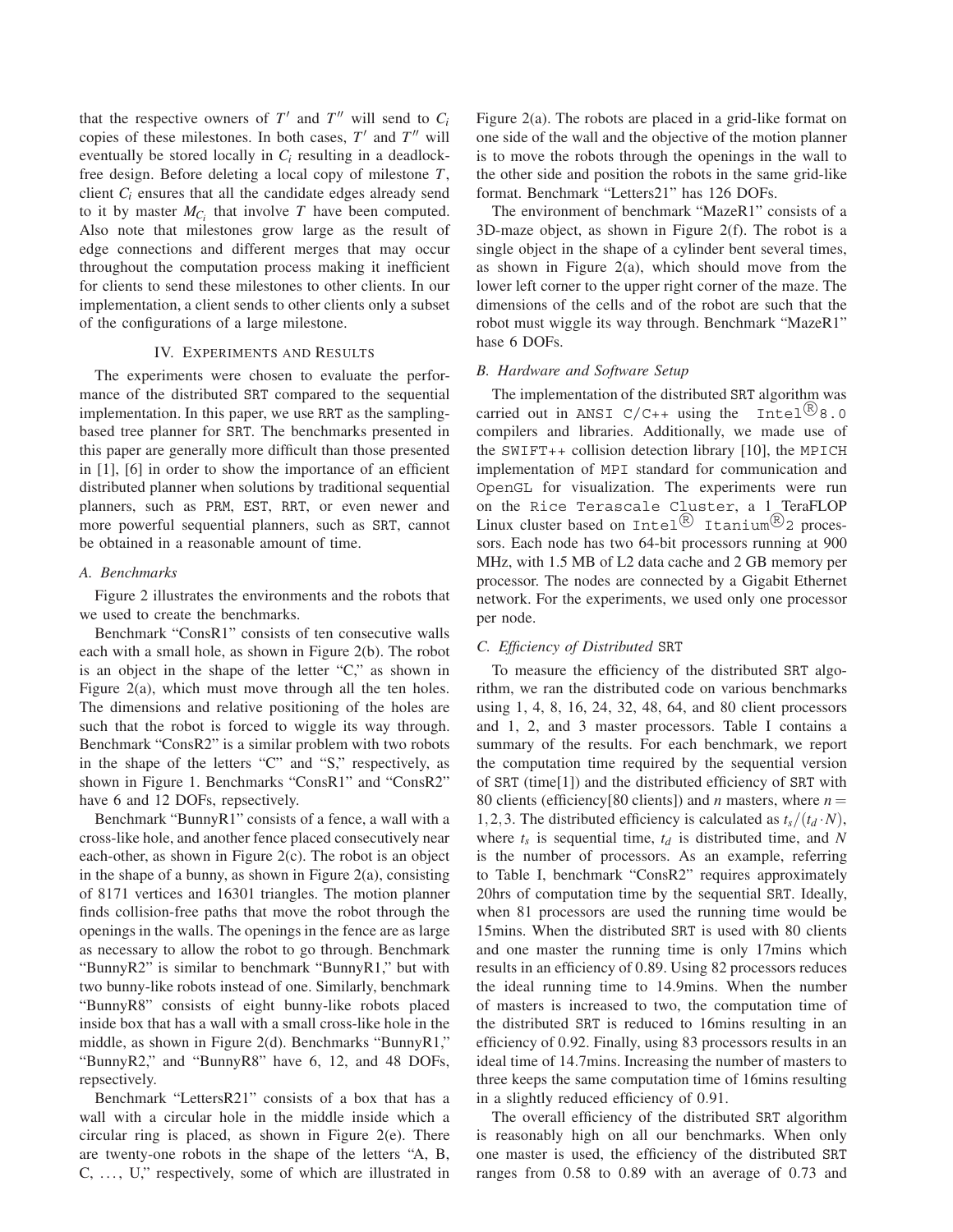

(a) Letters "A, B, C, S," bent cylinder, and bunny. (b) "ConsR1" and "ConsR2."







Fig. 2. Path planning benchmarks: (a) robots,  $(b) - (f)$  scenes.



TABLE I EFFICIENCY OF DISTRIBUTED SRT.

| <b>benchmark</b>    | time[1](s) | efficiency <sup>[80</sup> clients] |           |         |
|---------------------|------------|------------------------------------|-----------|---------|
|                     |            | master                             | 2 masters | masters |
| ConsR1              | 19635.18   | 0.89                               | 0.93      | 0.88    |
| ConsR2              | 73388.19   | 0.89                               | 0.92      | 0.91    |
| BunnyR1             | 4702.47    | 0.69                               | 0.85      | 0.94    |
| BunnyR <sub>2</sub> | 14355.57   | 0.74                               | 0.97      | 0.88    |
| BunnyR8             | 4437.82    | 0.71                               | 0.84      | 0.85    |
| LettersR21          | 5275.28    | 0.58                               | 0.62      | 0.65    |
| MazeR1              | 6572.53    | 0.63                               | 0.72      | 0.94    |

median of 0.71. When the number of masters is increased to two, the efficiency ranges from 0.62 to 0.97 with an average of 0.84 and median of 0.85. Increasing the number of masters to three does not change the efficiency significantly; it ranges from 0.65 to 0.94 with an average of 0.86 and median of 0.88. As illustrated in Table I, increasing the number of masters from one to two resulted in increased efficiency of our distributed algorithm for all the benchmarks. The largest increase, 31.08%, is obtained for benchmark "BunnyR2" and the lowest increase, 3.37%, is obtained for benchmark "ConsR2." When only a single master is used, the load of the master increases proportionally to the number of the clients. As the number of clients becomes large, a single master is not able to handle their requests. Increasing the number of masters to two or three allows for a better distribution of the workload, and consequently, higher efficiency. This phenomenon is clearly seen in the "MazeR1" benchmark where the efficiency of the distributed SRT with 80 clients increased from 0.63 to



Fig. 3. Speedup of distributed SRT.

0.94, an increase of 49.20%, when the number of masters is changed from one to three.

Figure 3 compares the ideal speedup to the speedup obtained for the benchmark "ConsR2" when the distributed code is run with one, two, and three masters and up to 80 processors. Figure 4 presents logged data for the benchmark "ConsR1," showing where clients spend their time, i.e., milestone computation, edge computation, or communication. The plots in Figures 3 and 4 are characteristic of the behavior of the distributed SRT on the other benchmarks as well. Figure 3 indicates a nearly linear speedup for the distributed SRT when two or three masters are used. As expected, the speedup is worse, but only slightly, when one master is used. Figure 4 indicates that virtually all of the overhead occurs during the last stages of edge computations. At this point, only a few edges have not been computed (fewer than the number of clients